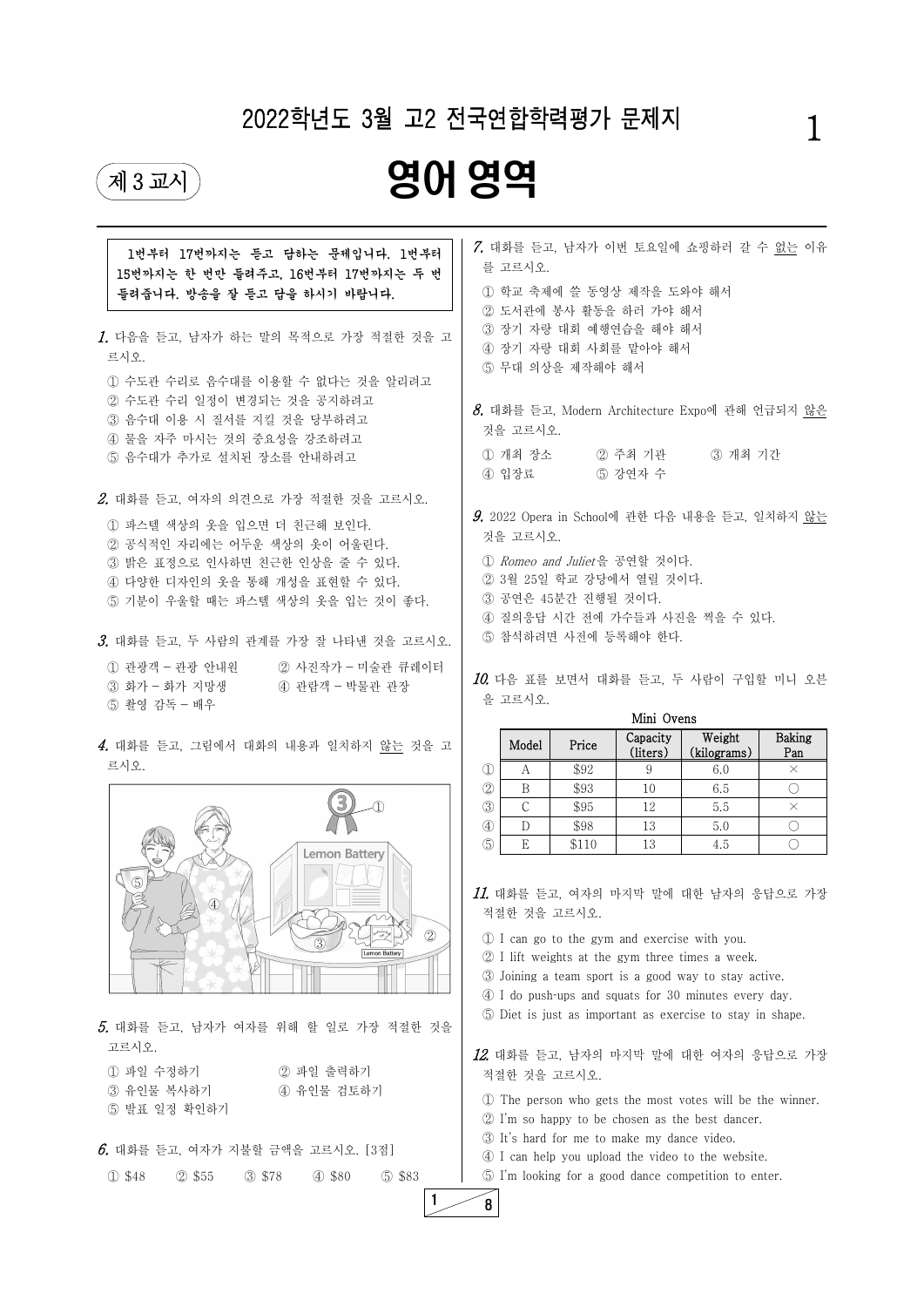

# $2$  **영어 영역**  $2$   $2$

13. 대화를 듣고, 여자의 마지막 말에 대한 남자의 응답으로 가장 적절한 것을 고르시오. [3점]

 $14.$  대화를 듣고, 남자의 마지막 말에 대한 여자의 응답으로 가장 적절한 것을 고르시오. [3점]

- Man: ① Okay, I'll visit the repair cafe you recommended before.
- ② Well, I saw a repair cafe next to the post office.
- ③ Sure, you can easily find a place to volunteer at.
- ④ Yes, the new bike shop offers good deals.
- ⑤ Sorry, but I'm too busy to fix your bike.

- Woman: ① My dad has the same problem. I'll tell him about the app.
- ② Don't eat too much fruit. It raises your blood sugar level.
- ③ That's true. Exercise helps lower your blood sugar level.
- ④ Why not? I've been using this app for months.
- ⑤ You're right. I should control my screen time.

15. 다음 상황 설명을 듣고, Sandra가 Mr. Wilson에게 할 말로 가 장 적절한 것을 고르시오.

- Sandra: ① Will you tell me how to run the student council meetings?
- ② Can we hold a sports competition for student health?
- ③ Please provide new sports equipment to students.
- ④ Is it possible for you to join our regular meetings?
- ⑤ Let us enter the sports league on behalf of our school.

### [16 ~ 17] 다음을 듣고, 물음에 답하시오.

 $16.$  여자가 하는 말의 주제로 가장 적절한 것은?

- ① animals that can survive without food for a long time
- ② ways animals manage to adapt to extreme weather
- ③ impacts of climate change on animals' habitats
- ④ techniques animals use to avoid predators
- ⑤ unique hunting skills of various animals

### 17. 언급된 동물이 아닌 것은?

① crocodiles ② spiders ③ penguins ④ dolphins ⑤ sharks

이제 듣기 문제가 끝났습니다. 18번부터는 문제지의 지시 에 따라 답을 하시기 바랍니다.

#### 18. 다음 글의 목적으로 가장 적절한 것은?

As I explained on the telephone, I don't want to take my two children by myself on a train trip to visit my parents in Springfield this Saturday since it is the same day the Riverside Warriors will play the Greenville Trojans in the National Soccer Championship. I would really appreciate it, therefore, if you could change my tickets to the following weekend (April 23). I fully appreciate that the original, special-offer ticket was non-exchangeable, but I did not know about the soccer match when I booked the tickets and I would be really grateful if you could do this for me. Thank you in advance.

- ① 특가로 제공되는 기차표를 구매하려고 ② 축구 경기 입장권의 환불을 요구하려고 ③ 다른 날짜로 기차표 변경을 요청하려고 ④ 기차표 예약이 가능한 날짜를 알아보려고
- ⑤ 축구 경기 날짜가 연기되었는지를 확인하려고

19. 다음 글에 드러난 'I'의 심경으로 가장 적절한 것은?

Hours later — when my back aches from sitting, my hair is styled and dry, and my almost invisible makeup has been applied  $-$  Ash tells me it's time to change into my dress. We've been waiting until the last minute, afraid any refreshments I eat might accidentally fall onto it and stain it. There's only thirty minutes left until the show starts, and the nerves that have been torturing Ash seem to have escaped her, choosing a new victim in me. My palms are sweating, and I have butterflies in my stomach. Nearly all the models are ready, some of them already dressed in their nineteenth-century costumes. Ash tightens my corset.

- ① tense and nervous ② proud and confident
- ③ relieved and pleased ④ indifferent and bored
- ⑤ irritated and disappointed

#### 20. 다음 글에서 필자가 주장하는 바로 가장 적절한 것은?

Though we are marching toward a more global society, various ethnic groups traditionally do things quite differently, and a fresh perspective is valuable in creating an open-minded child. Extensive multicultural experience makes kids more creative (measured by how many ideas they can come up with and by association skills) and allows them to capture unconventional ideas from other cultures to expand on their own ideas. As a parent, you should expose your

children to other cultures as often as possible. If you can, travel with your child to other countries; live there if possible. If neither is possible, there are lots of things you can do at home, such as exploring local festivals, borrowing library books about other cultures, and cooking foods from different cultures at your house.

① 자녀가 전통문화를 자랑스럽게 여기게 해야 한다. ② 자녀가 주어진 문제를 깊이 있게 탐구하도록 이끌어야 한다. ③ 자녀가 다른 문화를 가능한 한 자주 접할 수 있게 해야 한다. ④ 창의성 발달을 위해 자녀의 실수에 대해 너그러워야 한다. ⑤ 경험한 것을 돌이켜 볼 시간을 자녀에게 주어야 한다.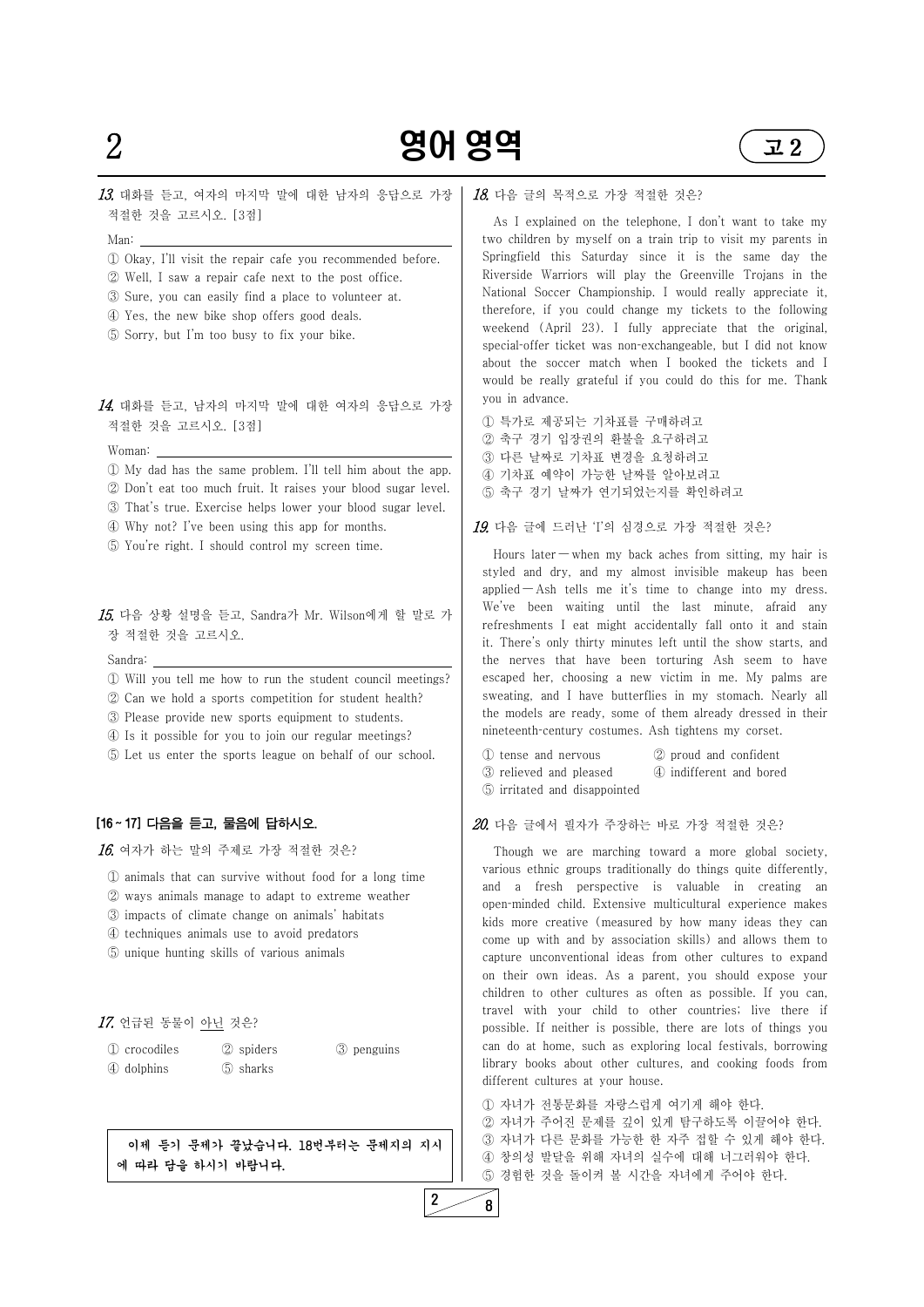

# 고 2) **영어 영역** 2008년 3

# 21. 밑줄 친 Fish is Fish-style assimilation이 다음 글에서 의미 하는 바로 가장 적절한 것은? [3점]

Studies by Vosniado and Brewer illustrate Fish is Fish-style assimilation in the context of young children's thinking about the earth. They worked with children who believed that the earth is flat (because this fit their experiences) and attempted to help them understand that, in fact, it is spherical. When told it is round, children often pictured the earth as a pancake rather than as a sphere. If they were then told that it is round like a sphere, they interpreted the new information about a spherical earth within their flat-earth view by picturing a pancake-like flat surface inside or on top of a sphere, with humans standing on top of the pancake. The model of the earth that they had developed — and that helped them explain how they could stand or walk upon its surface — did not fit the model of a spherical earth. Like the story Fish is Fish, where a fish imagines everything on land to be fish-like, everything the children heard was incorporated into their preexisting views.

- ① established knowledge is questioned and criticized
- ② novel views are always favored over existing ones
- ③ all one's claims are evaluated based on others' opinions
- ④ new information is interpreted within one's own views
- ⑤ new theories are established through experiments

#### 22. 다음 글의 요지로 가장 적절한 것은?

Advice from a friend or family member is the most well-meaning of all, but it's not the best way to match yourself with a new habit. While hot yoga may have changed your friend's life, does that mean it's the right practice for you? We all have friends who swear their new habit of getting up at 4:30 a.m. changed their lives and that we have to do it. I don't doubt that getting up super early changes people's lives, sometimes in good ways and sometimes not. But be cautious: You don't know if this habit will actually make your life better, especially if it means you get less sleep. So yes, you can try what worked for your friend, but don't beat yourself up if your friend's answer doesn't change you in the same way. All of these approaches involve guessing and chance. And that's not a good way to strive for change in your life.

The realization of human domination over the environment began in the late 1700s with the industrial revolution. Advances in manufacturing transformed societies and economies while producing significant impacts on the environment. American society became structured on multiple industries' capitalistic goals as the development of the steam engine led to the mechanized production of goods in mass quantities. Rural agricultural communities with economies based on handmade goods and agriculture were abandoned for life in urban cities with large factories based on an economy of industrialized manufacturing. Innovations in the production of textiles, iron, and steel provided increased profits to private companies. Simultaneously, those industries exerted authority over the environment and began dumping hazardous by-products in public lands and waterways.

① 한번 잘못 들인 습관은 바로잡기가 어렵다. ② 꾸준한 반복을 통해 올바른 습관을 들일 수 있다. ③ 친구나 가족의 조언은 항상 귀담아들을 필요가 있다. ④ 사소하더라도 좋은 습관을 들이면 인생이 바뀔 수 있다. ⑤ 타인에게 유익했던 습관이 자신에게는 효과가 없을 수 있다.

### 23. 다음 글의 주제로 가장 적절한 것은?

Individual human beings differ from one another physically in a multitude of visible and invisible ways. If races  $-\infty$ most people define them  $-$  are real biological entities, then people of African ancestry would share a wide variety of traits while people of European ancestry would share a wide variety of *different* traits. But once we add traits that are less visible than skin coloration, hair texture, and the like, we find that the people we identify as "the same race" are less and less like one another and more and more like people we identify as "different races." Add to this point that the physical features used to identify a person as a representative of some race (e.g. skin coloration) are continuously variable, so that one cannot say where "brown skin" becomes "white skin." Although the physical differences themselves are real, the way we use physical differences to classify people into discrete races is a cultural construction.

\* entity: 실체 \*\* discrete: 별개의

- ① causes of physical variations among different races
- ② cultural differences between various races
- ③ social policies to overcome racism
- ④ importance of environmental factors in evolution
- ⑤ misconception about race as a biological construct

## 24. 다음 글의 제목으로 가장 적절한 것은?

① Strategies for Industrial Innovations ② Urbanization: A Road to a Better Life ③ Industrial Development Hurt the Environment ④ Technology: A Key to Sustainable Development ⑤ The Driving Force of Capitalism Was Not Greed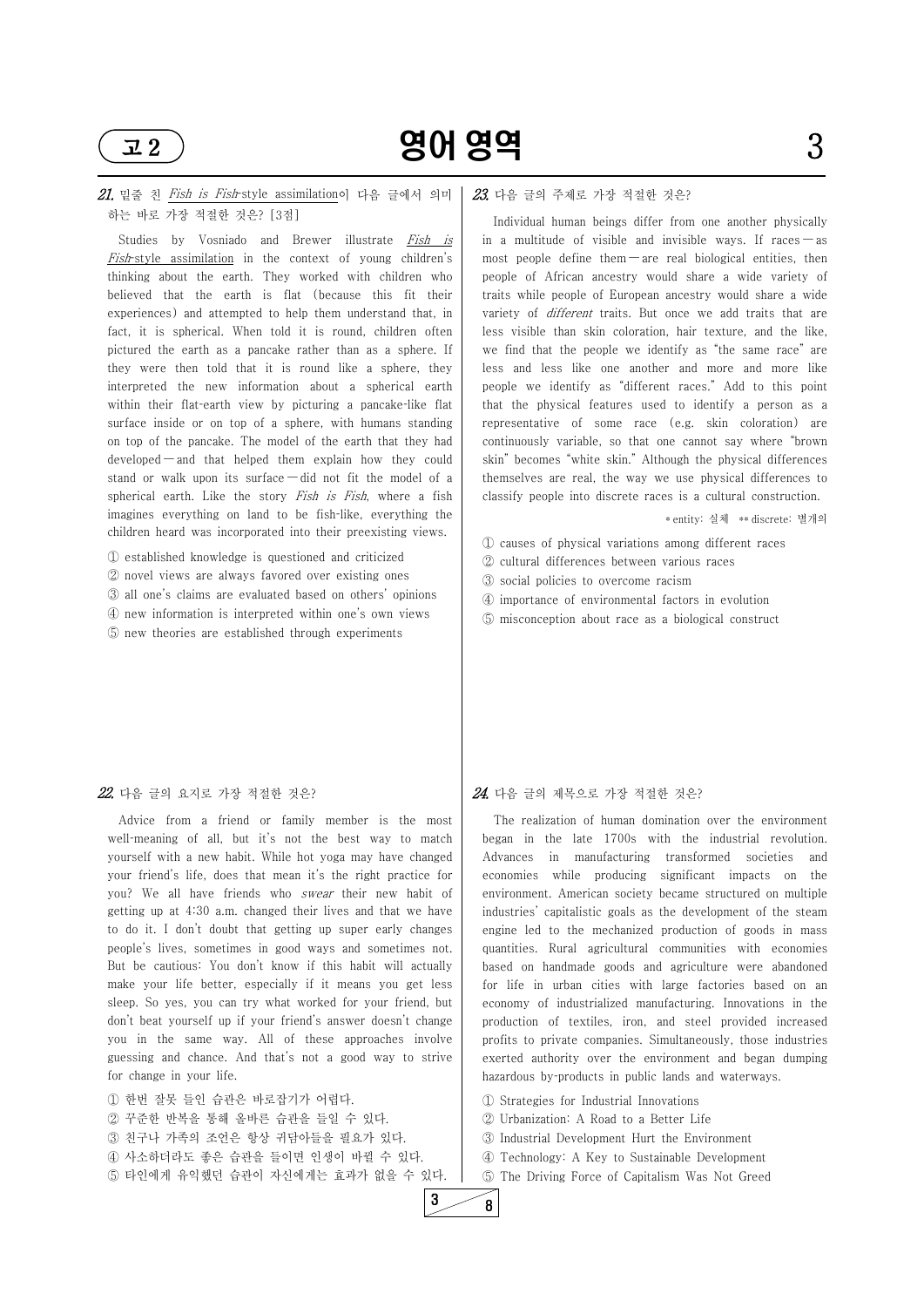### $25$  다음 도표의 내용과 일치하지 <u>않는</u> 것은?





26. 2022 Bluehill Virtual Gala에 관한 다음 안내문의 내용과 일 치하지 <u>않는</u> 것은?

The above graph shows which modes of transportation people use for their daily commute to work, school, or university in five selected countries. ① In each of the five countries, the percentage of commuters using their own car is the highest among all three modes of transportation. ② The U.S. has the highest percentage of commuters using their own car among the five countries, but it has the lowest percentages for the other two modes of transportation. ③ Public transport is the second most popular mode of transportation in all the countries except for the Netherlands. ④ Among the five countries, France has the biggest gap between the percentage of commuters using their own car and that of commuters using public transport. ⑤ In terms of commuters using public transport, Germany leads all of the countries, immediately followed by Australia.

#### 2022 Bluehill Virtual Gala

This is a two-session workshop for adults. In the first session, you will learn the basics of clay and create unique ceramic pendants. In the second session, you will decorate the pieces before we glaze and fire them. Your pendants will be ready to be picked up from April 14.

You're invited to the 2022 Bluehill Virtual Gala hosted by the Bluehill Community Center. We'll have an online party to raise funds for our charity programs! Because we can't gather together in person this year, we are joining together virtually.

- Our Virtual Gala is on April 2 from 6 p.m. to 8 p.m.
- It will include musical performances, special lectures, and live auctions!
- 
- Our MC will be Edward Jones, the famous actor from A Good Neighbor.

Everyone is welcome. This event will stream for free! To join the party, simply visit www.bluehillgala.org.

① 자선 프로그램 기금 마련을 위한 온라인 파티이다. ② 4월 2일 오후 6시부터 8시까지 진행된다. ③ 음악 공연과 특별 강연, 라이브 경매가 있을 것이다. ④ 배우 Edward Jones가 사회를 볼 것이다. ⑤ 유료로 스트리밍될 것이다.

27. Woodside Clay Workshop에 관한 다음 안내문의 내용과 일치 하는 것은?

#### Woodside Clay Workshop

7 p.m. Thursday March 31, 2022 7 p.m. Thursday April 7, 2022

- This workshop is suitable for beginners, so no experience is necessary.
- $-$  Fee: £25 (including all materials, instruction and a glass of wine)
- There are limited spaces, so book early. Advance bookings only.

For more information, visit our website at www.woodsideclay.co.uk.

\* glaze: 유약을 바르다

- ① 목요일 오전에 진행된다.
- ② 어린이를 대상으로 한다.
- ③ 두 번째 시간에 펜던트를 찾아갈 수 있다.
- ④ 모든 재료가 참가비에 포함된다.
- ⑤ 사전 예약을 받지 않는다.

 $28$ . Gordon Parks에 관한 다음 글의 내용과 일치하지 <u>않는</u> 것은?

Gordon Parks was a photographer, author, film director, and musician. He documented the everyday lives of African Americans at a time when few people outside the black community were familiar with their lives. Parks was born the youngest of 15 children and grew up on his family's farm. After the death of his mother, he went to live with a sister in Minnesota. Parks eventually dropped out of school and worked at various jobs. His interest in photography was inspired by a photo-essay he read about migrant farm workers. After he moved to Chicago, Parks began taking photos of poor African Americans. In 1949, he became the first African American to be a staff photographer for Life magazine. He also wrote music pieces in his life and in 1956 the Vienna Orchestra performed a piano concerto he wrote. Parks was an inspiring artist until he died in 2006.

 15명의 자녀 중 막내로 태어났다. 어머니가 돌아가신 후 Minnesota에 있는 누나와 살러 갔다. 학교를 중퇴하지 않고 다양한 일자리에서 일했다. Life 지의 사진 기자가 된 최초의 아프리카계 미국인이었다.

⑤ 그가 작곡한 피아노 협주곡을 1956년에 Vienna Orchestra가 연주했다.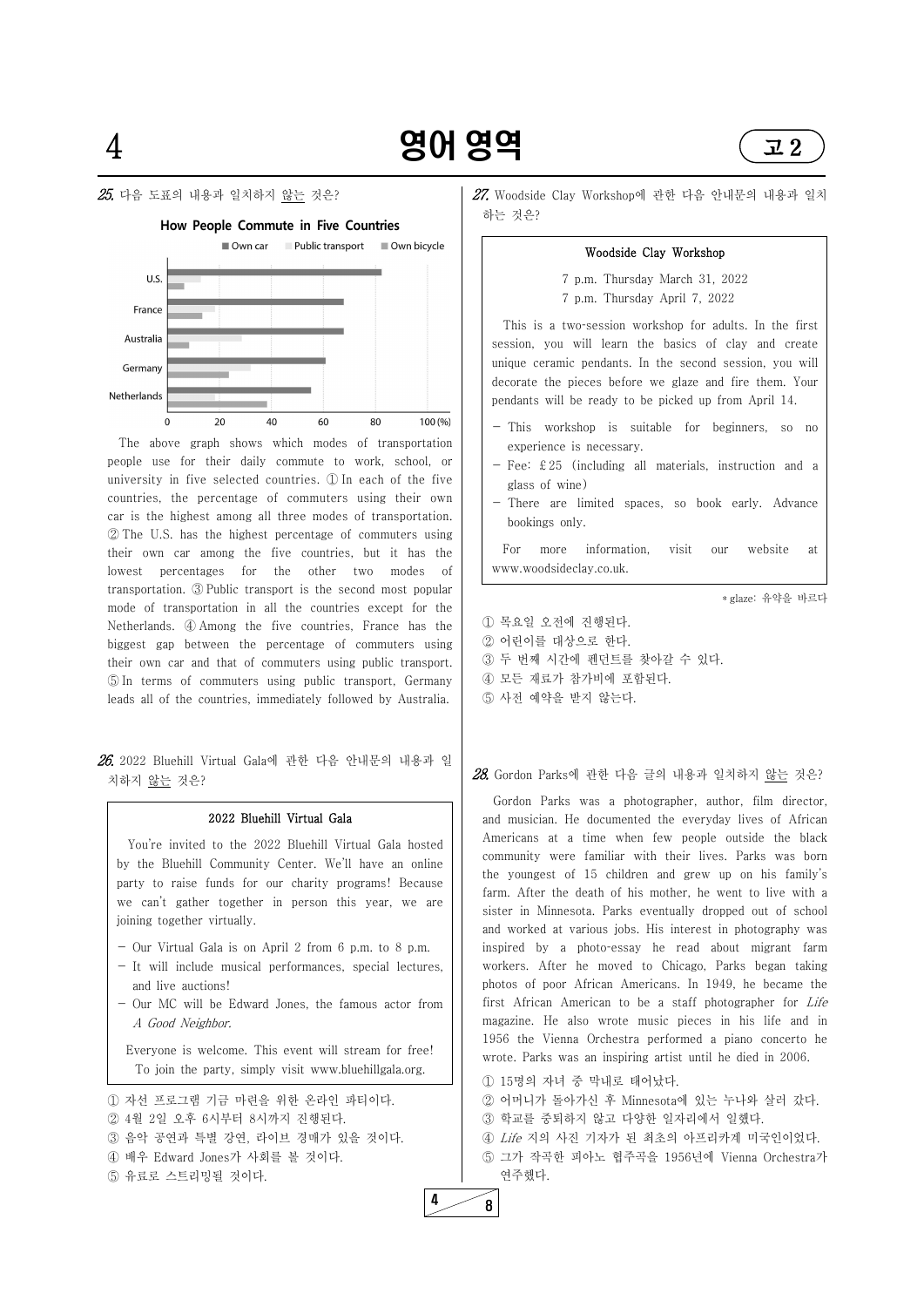

 $\overline{12}$  901 영역 5

#### 29. 다음 글의 밑줄 친 부분 중, 어법상 틀린 것은? [3점]

Despite abundant warnings that we shouldn't measure ourselves against others, most of us still do. We're not only meaning-seeking creatures but social ① ones as well, constantly making interpersonal comparisons to evaluate ourselves, improve our standing, and enhance our self-esteem. But the problem with social comparison is that it often backfires. When comparing ourselves to someone who's doing better than we are, we often feel ② inadequate for not doing as well. This sometimes leads to what psychologists call *malignant envy*, the desire for someone ③ to meet with misfortune ("I wish she didn't have what she has"). Also, comparing ourselves with someone who's doing worse than we are ④ risk scorn, the feeling that others are something undeserving of our beneficence ("She's beneath my notice"). Then again, comparing ourselves to others can also lead to *benign envy*, the longing to reproduce someone else's accomplishments without wishing them ill ("I wish I had what she has"), ⑤ which has been shown in some circumstances to inspire and motivate us to  $\begin{bmatrix} 0 & 1 \\ 0 & 1 \end{bmatrix}$ increase our efforts in spite of a recent failure.

## $30$ . 다음 글의 밑줄 친 부분 중, 문맥상 낱말의 쓰임이 적절하지 않은 것은? [3점]

\* backfire: 역효과를 내다 \*\* scorn: 경멸

31. Around the boss, you will always find people coming across as friends, good subordinates, or even great sympathizers. But some do not truly belong. One day, an incident will blow their cover, and then you will know where they truly belong. When it is all cosy and safe, they will be there, loitering the corridors and fawning at the slightest opportunity. But as soon as difficulties arrive, they are the first to be found missing. And difficult times are the true test of \_\_\_\_\_\_\_\_\_\_\_. Dr. Martin Luther King said, "The ultimate test of a man is not where he stands in moments of comfort and convenience, but where he stands at times of challenge and controversy." And so be careful of friends who are always eager to take from you but reluctant to give back even in their little ways. If they lack the commitment to sail with you through difficult weather, then they are more likely to abandon your ship when it stops.

What exactly does normal science involve? According to Thomas Kuhn it is primarily a matter of *puzzle-solving*.<br>However successful a paradigm is, it will always ① encounter certain problems — phenomena which it cannot easily accommodate, or mismatches between the theory's predictions and the experimental facts. The job of the normal scientist is to try to ② eliminate these minor puzzles while making as few changes as possible to the paradigm. So normal science is a  $\circled{3}$  conservative activity — its practitioners are not trying to make any earth-shattering discoveries, but rather just to develop and extend the existing paradigm. In Kuhn's words, 'normal science does not aim at novelties of fact or theory, and when successful finds none'. Above all, Kuhn stressed that normal scientists are not trying to *test* the paradigm. On the contrary, they accept the paradigm ④ unquestioningly, and conduct their research within the limits it sets. If a normal scientist gets an experimental result which ⑤ corresponds with the paradigm, they will usually assume that their experimental technique is faulty, not that the paradigm is wrong.

\* practitioner: (어떤 일을) 실행하는 사람

# [31 ~ 34] 다음 빈칸에 들어갈 말로 가장 적절한 것을 고르시오.

\* loiter: 서성거리다 \*\* fawn: 알랑거리다

| 1 leadership   | 2 loyalty      |
|----------------|----------------|
| 4 intelligence | 5 independence |

② loyalty ③ creativity

32. When you're driving a car, your memory of how to operate the vehicle comes from one set of brain cells; the memory of how to navigate the streets to get to your destination springs from another set of neurons; the memory of driving rules and following street signs originates from another family of brain cells; and the thoughts and feelings you have about the driving experience itself, including any close calls with other cars, come from yet another group of cells. You do not have conscious awareness of all these separate mental plays and cognitive neural firings, yet they somehow work together in beautiful harmony to synthesize your overall experience. In fact, we don't even know the real difference between how we remember and how we think. But, we do know they are strongly intertwined. That is why truly improving memory can never simply be about using memory tricks, although they can be helpful in strengthening certain components of memory. Here's the bottom line: To improve and preserve memory at the cognitive level, you have to  $\equiv$ 

\* close call: 위기일발 \*\* intertwine: 뒤얽히게 하다

① keep your body and mind healthy ② calm your mind in stressful times ③ concentrate on one thing at a time ④ work on all functions of your brain ⑤ share what you learn with other people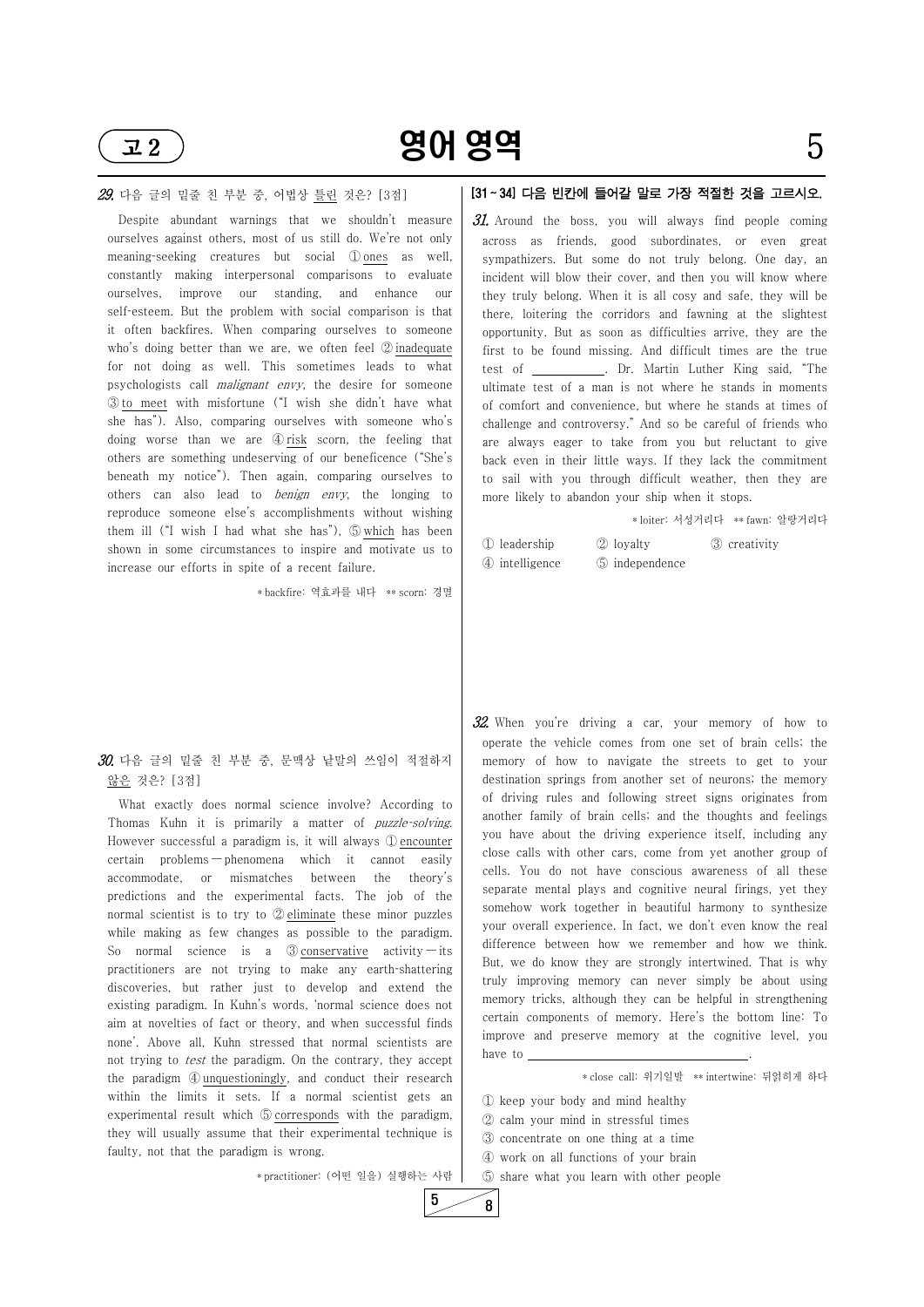

 $6$  **영어 영역**  $22$ 

 $33.$  According to many philosophers, there is a purely logical reason why science will never be able to explain everything. For in order to explain something, whatever it is, we need to invoke something else. But what explains the second thing? To illustrate, recall that Newton explained a diverse range of phenomena using his law of gravity. But what explains the law of gravity itself? If someone asks why all bodies exert a gravitational attraction on each other, what should we tell them? Newton had no answer to this question. In Newtonian science the law of gravity was a fundamental principle: it explained other things, but could not itself be explained. The moral generalizes. However much the science of the future can explain, the explanations it gives will have to make use of certain fundamental laws and principles. Since nothing can explain itself, it follows that at least some of these laws and principles . [3점]

\* invoke: 언급하다

- ① govern human's relationship with nature
- ② are based on objective observations
- ③ will themselves remain unexplained
- ④ will be compared with other theories
- ⑤ are difficult to use to explain phenomena

 $34.$  In one example of the important role of laughter in social contexts, Devereux and Ginsburg examined frequency of laughter in matched pairs of strangers or friends who watched a humorous video together compared to those who watched it alone. The time individuals spent laughing was nearly twice as frequent in pairs as when alone. Frequency of laughing was only slightly shorter for friends than strangers. According to Devereux and Ginsburg, laughing with strangers served to create a social bond that made each person in the pair feel comfortable. This explanation is supported by the fact that in their stranger condition, when one person laughed, the other was likely to laugh as well. Interestingly, the three social conditions (alone, paired with a stranger, or paired with a friend) did not differ in their ratings of funniness of the video or of feelings of happiness or anxiousness. This finding implies that their frequency of laughter was not because we find things funnier when we are with others but instead we . [3점]

- $(A)$  But lots of scholars then and now including many anthropologists, sociologists and philosophers today see a more complicated picture, where *mythos* and *logos* are intertwined and interdependent. Science itself, according to this view, relies on stories.
- (B) Mythos referred to the world of dreams, storytelling and symbols. Like many rationalists today, some philosophers of Greece prized *logos* and looked down at mythos. Logic and reason, they concluded, make us modern; storytelling and mythmaking are primitive.
- (C) The frames and metaphors we use to understand the

① have similar tastes in comedy and humor ② are using laughter to connect with others ③ are reluctant to reveal our innermost feelings ④ focus on the content rather than the situation ⑤ feel more comfortable around others than alone

### 35. 다음 글에서 전체 흐름과 관계 없는 문장은?

Today's "digital natives" have grown up immersed in digital technologies and possess the technical aptitude to utilize the powers of their devices fully. ① But although they know which apps to use or which websites to visit, they do not necessarily understand the workings behind the touch screen. ② People need technological literacy if they are to understand machines' mechanics and uses. ③ In much the same way as factory workers a hundred years ago needed to understand the basic structures of engines, we need to understand the elemental principles behind our devices. ④ The lifespan of devices depends on the quality of software operating them as well as the structure of hardware. ⑤ This empowers us to deploy software and hardware to their fullest utility, maximizing our powers to achieve and create.

\* deploy: 사용하다

# [36 ~ 37] 주어진 글 다음에 이어질 글의 순서로 가장 적절한 것 을 고르시오.

36.

The ancient Greeks used to describe two very different ways of thinking  $-\log os$  and *mythos. Logos* roughly referred to the world of the logical, the empirical, the scientific.

world shape the scientific discoveries we make; they even shape what we see. When our frames and metaphors change, the world itself is transformed. The Copernican Revolution involved more than just scientific calculation; it involved a new story about the place of Earth in the universe.

\* empirical: 경험적인

| $(1) (A) - (C) - (B)$             | $(2)(B) - (A) - (C)$              |
|-----------------------------------|-----------------------------------|
| $(3)(B) - (C) - (A)$              | $\textcircled{4}$ (C) – (A) – (B) |
| $\textcircled{5}$ (C) – (B) – (A) |                                   |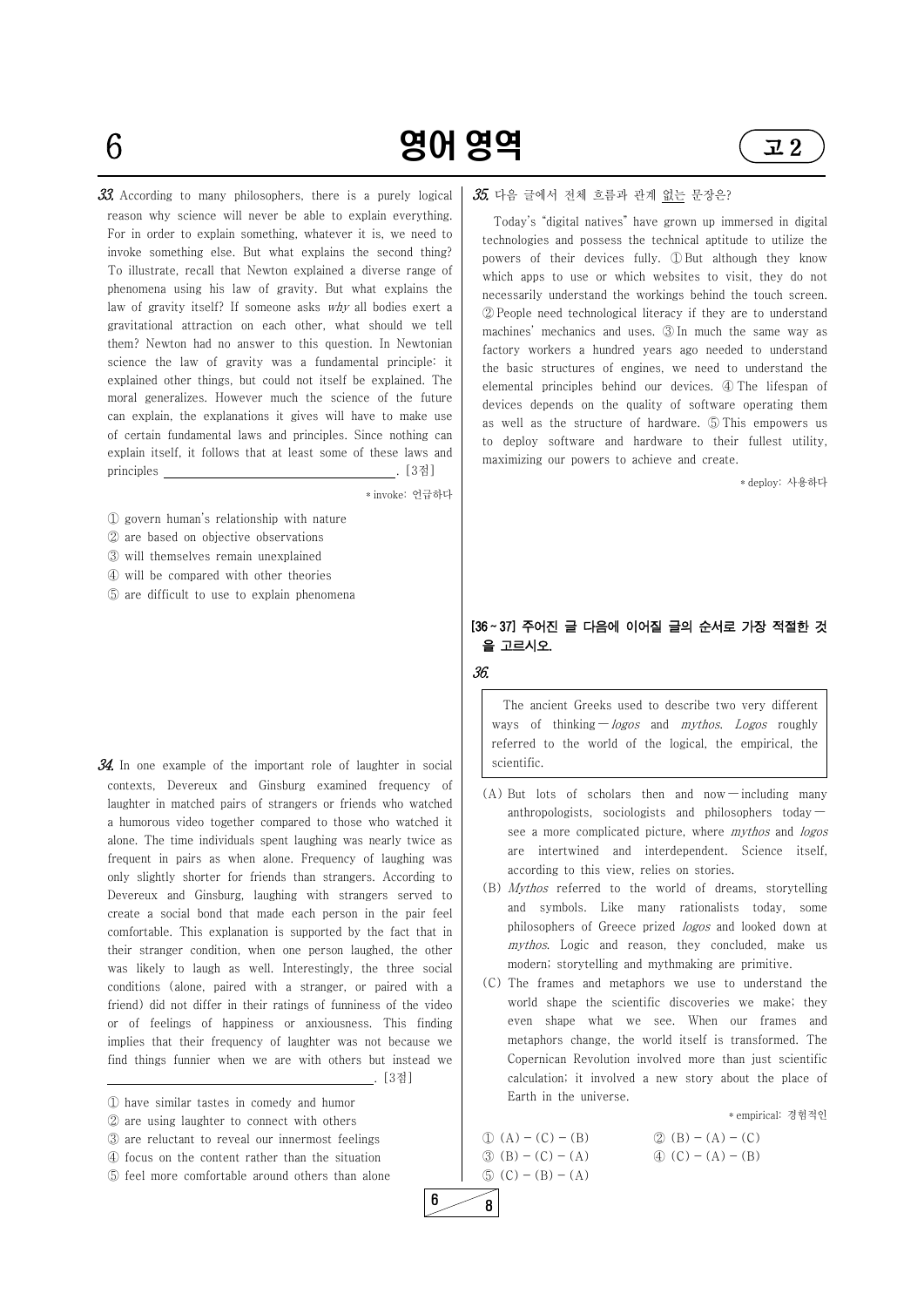# $\overline{12}$  90 영역

#### 37.

There is no doubt that the length of some literary works is overwhelming. Reading or translating a work in class, hour after hour, week after week, can be such a boring experience that many students never want to open a foreign language book again.

- (A) Moreover, there are some literary features that cannot be adequately illustrated by a short excerpt: the development of plot or character, for instance, with the gradual involvement of the reader that this implies; or the unfolding of a complex theme through the juxtaposition of contrasting views.
- (B) Extracts provide one type of solution. The advantages are obvious: reading a series of passages from different works produces more variety in the classroom, so that the teacher has a greater chance of avoiding monotony, while still giving learners a taste at least of an author's special flavour.
- (C) On the other hand, a student who is only exposed to 'bite-sized chunks' will never have the satisfaction of knowing the overall pattern of a book, which is after all the satisfaction most of us seek when we read something in our own language.

In the early stages of modern science, scientists communicated their creative ideas largely by publishing books. ( ① ) This modus operandi is illustrated not only by Newton's *Principia*, but also by Copernicus' On the Revolutions of the Heavenly Spheres, Kepler's The Harmonies of the World, and Galileo's Dialogues Concerning the Two New Sciences.  $\left( \varphi \right)$  With the advent of scientific

\* excerpt: 발췌 \*\* juxtaposition: 병치

- $\textcircled{1}$  (A) (C) (B)  $\textcircled{2}$  (B) (A) (C)  $\textcircled{3}$  (B) - (C) - (A)  $\textcircled{4}$  (C) - (A) - (B)
- $\circled{5}$  (C) (B) (A)

# [38 ~ 39] 글의 흐름으로 보아, 주어진 문장이 들어가기에 가장 적절한 곳을 고르시오.

38.

For instance, the revolutionary ideas that earned Einstein his Nobel Prize — concerning the special theory of relativity and the photoelectric effect ― appeared as papers in the Annalen der Physik.

 $40$ . 다음 글의 내용을 한 문장으로 요약하고자 한다. 빈칸 (A), (B)에 들어갈 말로 가장 적절한 것은?

periodicals, such as the Transactions of the Royal Society of London, books gradually yielded ground to the technical journal article as the chief form of scientific communication. ( ③ ) Of course, books were not abandoned altogether, as Darwin's *Origin of Species* shows. (4) Even so, it eventually became possible for scientists to establish a reputation for their creative contributions without publishing a single book-length treatment of their ideas.  $( \circled{5} )$  His status as one of the greatest scientists of all time does not | 1 b determined .... depend on the publication of a single book.

Physical distance between people is (A) by relationship status, but when the distance is not appropriate, people (B) their nonverbal communication to establish a comfortable psychological distance.

 $(A)$  (B)  $(A)$  (B) adjust ② concealed ····· interpret ③ influenced ····· ignore ④ predicted ····· stop ⑤ measured ····· decrease

 $7 \ 8$ 

\* photoelectric effect: 광전 효과 \*\* modus operandi: 작업 방식[절차]

## 39.

Although sport clubs and leagues may have a fixed supply schedule, it is possible to increase the number of consumers who watch.

A supply schedule refers to the ability of a business to change their production rates to meet the demand of consumers. Some businesses are able to increase their production level quickly in order to meet increased demand. However, sporting clubs have a fixed, or inflexible (inelastic) production capacity. ( ① ) They have what is known as a fixed supply schedule. ( ② ) It is worth noting that this is not the case for sales of clothing, equipment, memberships and memorabilia. ( $\circled{3}$ ) But clubs and teams can only play a certain number of times during their season. ( ④ ) If fans and members are unable to get into a venue, that revenue is lost forever.  $(\circled{5})$  For example, the supply of a sport product can be increased by providing more seats, changing the venue, extending the playing season or even through new television, radio or Internet distribution. [3점]

\* memorabilia: 기념품 \*\* venue: 경기장

Distance is a reliable indicator of the relationship between two people. Strangers stand further apart than do acquaintances, acquaintances stand further apart than friends, and friends stand further apart than romantic partners. Sometimes, of course, these rules are violated. Recall the last time you rode 20 stories in an elevator packed with total strangers. The sardine-like experience no doubt made the situation a bit uncomfortable. With your physical space violated, you may have tried to create "psychological" space by avoiding eye contact, focusing instead on the elevator buttons. By reducing closeness in one nonverbal channel (eye contact), one can compensate for unwanted closeness in another channel (proximity). Similarly, if you are talking with someone who is seated several feet away at a large table, you are likely to maintain constant eye contact something you might feel uncomfortable doing if you were standing next to each other.

\* sardinelike: 승객이 빽빽이 들어찬 \*\* proximity: 근접성

 $\downarrow$